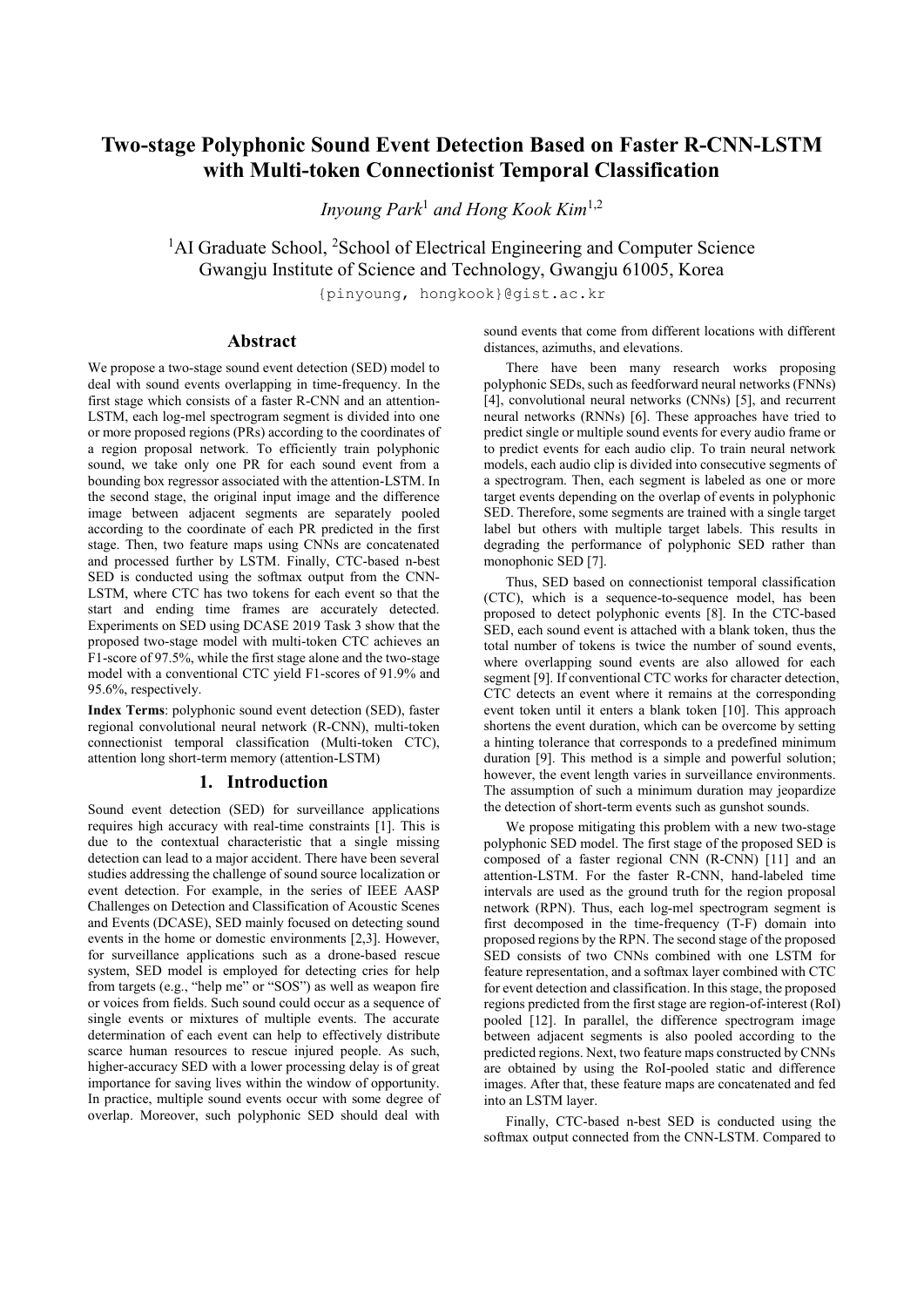

Figure 1: *Block diagram of the proposed two-stage polyphonic SED model based on a faster R-CNN and CNN-LSTM with multi-token CTC.*

the previous approach in [9], we change the CTC by assigning the start and ending token for each event as well as one blank token shared with all the events. Thus, an event is detected when the ending token is passed into the shared blank token after entering the start token of the event.

The remainder of this paper is organized as follows. Section 2 proposes the two-stage polyphonic SED and describes the procedure of each stage in detail. Then, Section 3 describes the experimental setup including datasets and model training. Next, Section 4 evaluates the performance of the proposed SED model on the event detection of DCASE 2019 Task 3 [13] and compares it with those of the first stage and the two-stage SED with a conventional CTC proposed in [9]. Finally, Section 5 concludes the paper.

## **2. Proposed two-stage polyphonic SED**

Figure 1 shows a block diagram of the proposed two-stage SED model. First of all, each audio clip sampled at 16 kHz is divided into consecutive frames of  $32 \text{ ms}$  (=  $512 \text{ samples}$ ) with  $22 \text{ -ms}$ overlap between the frames. Then, a 50-dimensional melfilterbank analysis is performed and the consecutive 32 frames are combined into one segmen t of log-mel spectrogram once every frame, which results in one (50×32) image per frame. Detailed network architecture and processing for each stage will be discussed in the following subsections.

## **2.1. Training phase**

#### *2.1.1. First stage: proposed region selection of multiple sound events using faster R-CNN-LSTM*

This stage provides a proposed region for each of multiple sound events by using a faster R-CNN and a bounding box (bbox) regressor based on LSTM. To this end, a feature map is first obtained using four convolutional layers with max pooling, where the numbers of kernels for each convolutional layer are 96, 256, 256, and 384 with sizes of (2×2), (2×2), (1×2), and  $(2 \times 1)$ , respectively, and with stride sizes of 2, 1, 2, and 2, respectively, which is set through exhaustive experiments. Next, this feature map is used as an input to an RPN that has nine different anchor boxes whose shapes are {1:1, 1:2, 2:1} with the three anchor sizes of 1, 2, and 4 [14]. Note here that the hand-labeled time intervals corresponding to sound events are used as the ground truth for the RPN. Thus, we have  $(7 \times 5 \times 9)$ anchors in total; we then apply the non-maximum suppression (NMS) [15] to remove highly overlapped anchors with a ground truth box. The 128-dimensional feature of each anchor at each center location of the sliding window is fed to two dense layers to predict the probability of having an event and to encode the coordinates of regions proposals, respectively. In addition, the 128-dimensional features collected for positive anchors are processing by global average pooling (GAP). Note that the minbatch size of training RPN is set to 128 by taking into account the size of the CNN feature map.

Next, the proposed regions predicted by the RPN are RoIpooled and passed to an attention-LSTM to classify the event using a softmax layer as well as to provide the coordinate of each proposed region. The attention-LSTM is composed of three LSTM layers with 128 hidden nodes each, where an attention mechanism is applied to the last LSTM hidden vector with the output of the GAP layer in the RPN. In particular, we take the top-1 ranked proposed region that shows the highest probability among all the proposed regions from the b-box regressor connected to the attention-LSTM. Thus, we have two proposed regions for the image from the polyphonic sound with a mixture of two sound events.

#### *2.1.2. Second stage: CNN-LSTM-based feature representation and CTC-based event detection*

This stage represents a CNN-LSTM-based feature map and detects the time intervals of multiple sound events using CTC. Here, we use a multi-feature combination approach to make the SED robust to the power variation of incoming sound events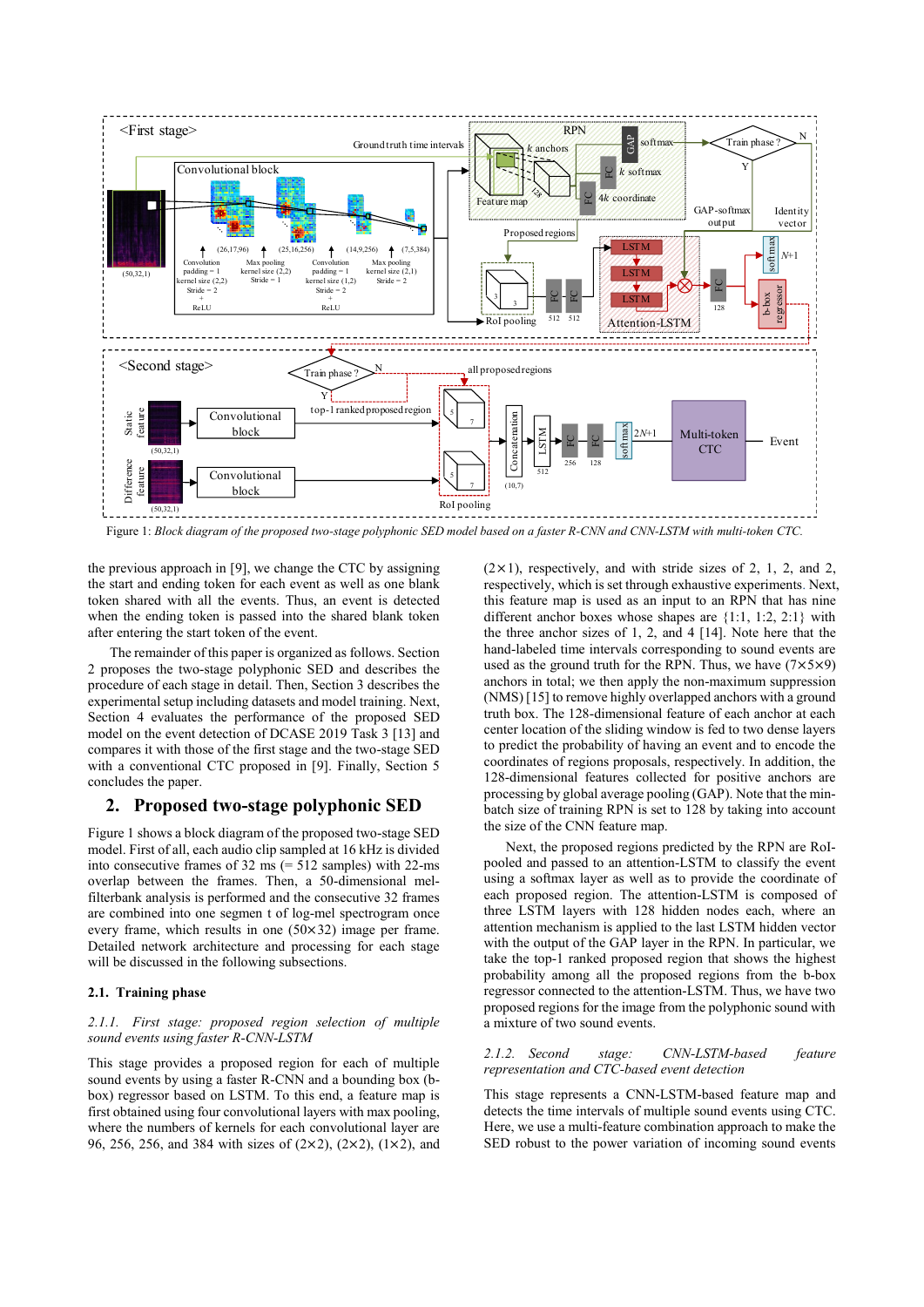due to different locations of a sound source. To this end, the original log-mel spectrogram image is first cropped according to the coordinates of each of the proposed regions from the first stage, and then the cropped images are RoI-pooled and concatenated into a size of  $(50 \times 32)$ . Notice that only one cropped image is pooled for the original image corresponding to a monophonic sound. In parallel, the difference spectrogram image between adjacent segments of log-mel spectrogram is computed, and then it is processed by the same procedure as described above.

Next, two CNN feature maps are obtained by applying the convolution block to the RoI-pooled static and difference images, respectively, and then they are concatenated into a (10×7×384) map. After that, an LSTM layer with 512 hidden nodes, two FC layers, and a softmax layer are sequentially applied to the map. Finally, we have CTC that is designed to have (2*N*+1) tokens corresponding to one shared blank token and two tokens for *N* sound events with one start and one ending token each*.*

#### **2.2. Evaluation phase**

In the evaluation phase, each audio clip is also represented by a series of spectrogram images as in the training phase, and each image is processed by the faster R-CNN. Compared to the training phase, there are two main differences in this evaluation phase:

- The attention for LSTM is done using an identity vector for the evaluation phase, while the GAP layer output of the RPN is used for the training phase.
- All the proposed regions from the b-box regressor in the LSTM are taken in the first stage for the evaluation phase, while only one top-1 ranked proposed region is brought to the second stage of the training phase.

Except for them above, the second stage of the evaluation phase is identical to that of the training phase.

#### **2.3. Multi-token connectionist temporal classification**

In this paper, the CTC has (2*N*+1) tokens as mentioned in Section 2.1.2, where a blank token is shared by all the events, and the start and ending time for one event are represented by different tokens, which is here referred to as multi-token CTC. The objective function for CTC is based on the total probability of the token sequence by summing over all possible alignments. Let  $l_i$  be the *i*-th token element of a  $(2N+1)$ -dimensional token vector, where  $l_1$  is the shared blank token and  $l_{2s}$  and  $l_{2s+1}$  are the start and ending token, respectively, for the *s*-th sound event. In addition, let  $\alpha_t(i)$  be the total probability of partial paths landed on  $l_i$  at time frame t. Then, the forward algorithm in the proposed multi-token CTC is defined as follows:

$$
\alpha_1(i) = \begin{cases} y_1(l_i) & \text{if } i = 1 \text{ or even} \\ 0 & \text{otherwise} \end{cases}
$$
 (1)

$$
\alpha_{t}(i) = \begin{cases}\n[\alpha_{t-1}(1) + \sum_{i=1}^{N} \alpha_{t-1}(2i+1)] y_{t}(l_{i}) & \text{if } i = 1 \text{ (blank token)} \\
[\alpha_{t-1}(1) + \alpha_{t-1}(i) + \sum_{i=1}^{N} \alpha_{t-1}(2i+1)] y_{t}(l_{i}) & \text{if } i = even \text{ (start token)} \\
[\alpha_{t-1}(i-1) + \alpha_{t-1}(i)] y_{t}(l_{i}) & \text{otherwise (ending token)}\n\end{cases} \tag{2}
$$

where  $y_t(l_i)$  corresponds to the softmax layer output in the second stage.

In this paper, the proposed multi-token CTC finds the first best path from the end of the audio clip to the beginning, then an event is detected from the time frame when entering the start

token of the event, to the time frame when the ending token is passed into the shared blank token. Next, this best path is eliminated for the next-best path search. This is repeated until the subsequent next-best path is composed of all the blank tokens.

# **3. Experimental setup**

#### **3.1. Dataset**

The proposed SED model was applied to the DCASE 2019 Challenge Task 3. This task was about sound event localization and detection, but we only took the dataset for SED. Especially, the TAU Spatial Sound Events 2019 - Ambisonic (FOA) dataset was used for the experiment. Such SED task consisted of 11 isolated sound events (clearing throat, coughing, door knock, door slam, drawer, human laughter, keyboard, keys [put on table], page turning, phone ringing, and speech) and synthetic mixtures of the same examples in multiple signal-to-noise ratios (SNRs), event density conditions, and polyphony [16].

To evaluate the performance of the proposed SED model, the FOA dataset was divided into a development set and an evaluation set. The development set consisted of 400 audio clips whose length was one minute long at a sampling rate of 48 kHz. Then, each audio clip was down-mixed into a single channel audio by using Adobe Audition 3.0, which was further down-sampled to 16 kHz. Next, the development set was divided into four subsets for four cross-validations. In addition, the evaluation set consisted of 100 audio clips one minute long each. All the audio clips were preprocessed by down-mixing followed by down-sampling as in the development set.

As performance measures, F1-score and event-based error rate (ER) were used, and they were measured by the sed\_eval toolbox [17] that was provided by the Challenge [18]. The F1 score and ER regarding the development set were averaged over four cross-validations.

### **3.2. Model training**

Each model layer shown in Figure 1 was implemented by the deep learning package in Python 3.5.2 with TensorFlow 1.8.0. All the experiments were conducted on an Intel Core i7-7700 workstation with an NVidia GTX 1080ti GPU.

The adaptive moment estimation (Adam) optimization [19] was utilized for the backpropagation algorithm with a learning rate of 0.01. Dropout was applied by a rate of 0.25, and the rectified linear unit (ReLU) was used as an activation function. Consequently, the model size of the first stage of the proposed SED model was around 25 MB, and the model size in total was around 34 MB.

## **4. Performance evaluation**

First, the effect of the attention mechanism applied to the LSTM in the first stage was examined. Table 1 compares F1-scores and ERs of the first stage of the proposed SED when the LSTM was used for the b-box regressor and classifier with/without attention. As shown in the table, the attention mechanism increased F1-score and decreased ER in the first stage. Moreover, the first stage only provided better performance than the baseline of DCASE 2019 Task 3, which will be discussed below.

Next, the proposed two-stage SED model was evaluated according to different types of features, such as static, difference, and combination of static and difference features. Note here that the SED was performed by only using the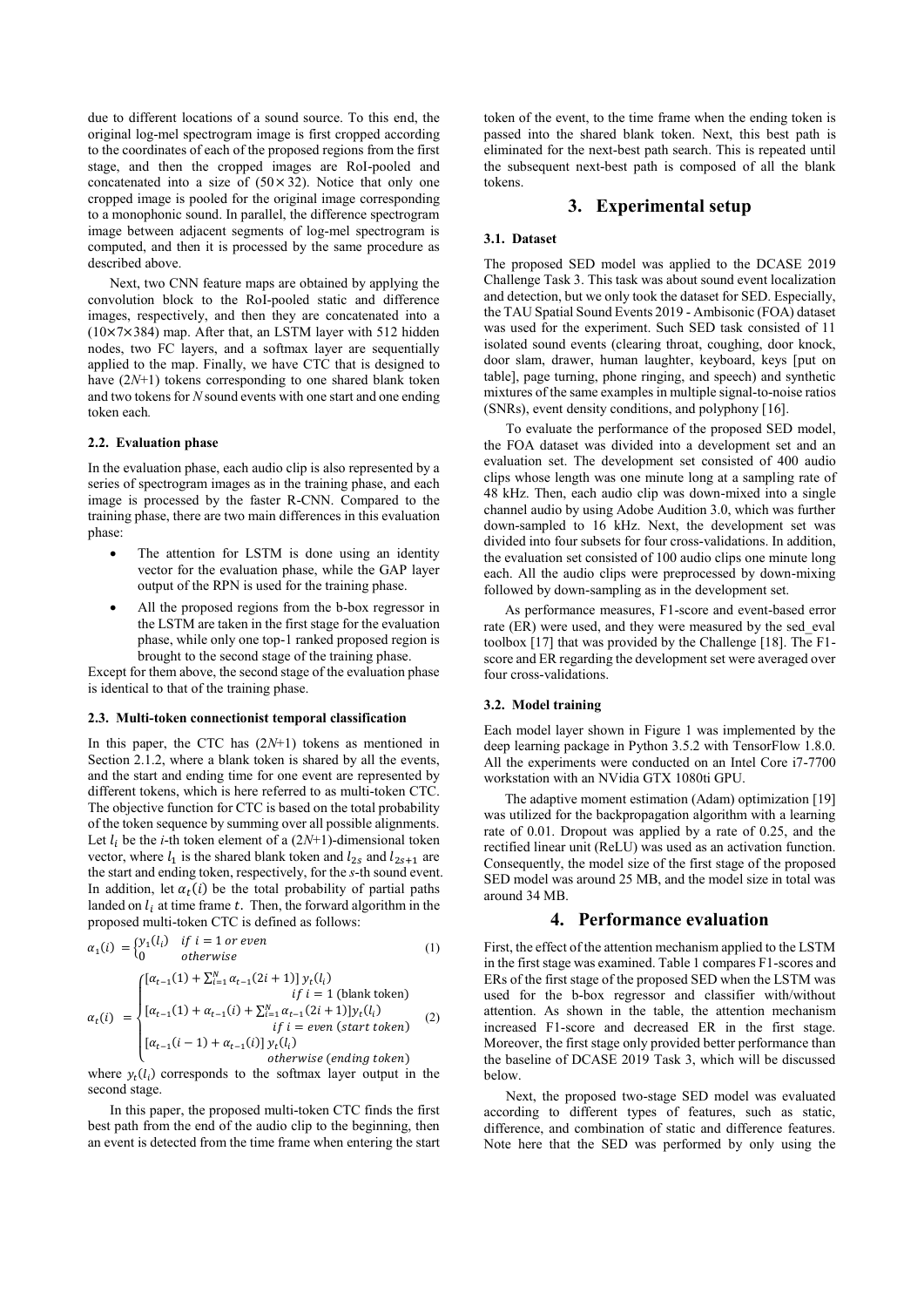Table 1: Performance comparison of F1-score (%) and ER (%) for the first stage of the proposed SED model without or with attention.

| Model                     | Development |      | Evaluation |      |
|---------------------------|-------------|------|------------|------|
|                           | F1-score    | ER   | F1-score   | ЕR   |
| First stage w/o attention |             | 0.19 | 88.1       | 0.18 |
| First stage w/ attention  | 89.3        | 017  | 919        | 0 14 |

Table 2: Performance comparison of F1-score (%) and ER (%) according to different types of features in the second stage of the proposed SED model, where CTC is not applied.

| <b>Features</b>           | Development |      | Evaluation            |      |
|---------------------------|-------------|------|-----------------------|------|
|                           | F1-score    | ER   | F <sub>1</sub> -score | ЕR   |
| Static feature            | 90.1        | 0.17 | 92.8                  | 0.13 |
| Difference feature        | 90.2        | 0.17 | 93.2                  | 0.12 |
| Multi feature combination | 913         | 0.15 | 94.1                  | 0.10 |

Table 3: Performance comparison of F1-score (%) and ER (%) between the baseline, the top-ranked models from the DCASE 2019 Task 3, and the proposed SED model with a conventional and the proposed multi-token CTC.

| <b>Features</b>                                                               | Development |      | <b>Evaluation</b> |      |
|-------------------------------------------------------------------------------|-------------|------|-------------------|------|
|                                                                               | F1-score    | ER   | F1-score          | ER   |
| DCASE2019 Task 3 baseline [16]                                                | 79.9        | 0.34 | 85.4              | 0.28 |
| Challenge Participant:<br>Multi-task learning SED [20]                        | 93.4        | 0.11 | 96.3              | 0.06 |
| Challenge Participant:<br>PKR-based CRNN [21]                                 | 91.6        | 0.14 | 96.7              | 0.06 |
| Proposed two-stage SED with<br>conventional CTC (no hinting)                  | 91.6        | 0.14 | 94.9              | 0.10 |
| Proposed two-stage SED with<br>conventional CTC (hinting<br>tolerance $k=5$ ) | 91.9        | 0.13 | 95.6              | 0.08 |
| Proposed two-stage SED with<br>multi-token CTC                                | 93.2        | 011  | 97.5              | 0.05 |

softmax layer output without any CTC. As shown in Table 2, the proposed SED using the difference feature provided similar to or slightly better performance than that using the difference feature for both development and evaluation dataset. Interestingly, the multi-feature combination achieved the best performance among them.

Finally, the performance of the proposed SED model was evaluated and compared with those of 1) the baseline and 2) the two top-ranked models reported in the DCASE 2019 Challenge Task 3. Also, two different versions of the proposed SED model were implemented according to the CTC used: a conventional CTC employing one token for each event followed by a blank each [9], and the proposed CTC employing multi-token tokens for each event. As shown in Table 3, the proposed two-stage SED model with the conventional CTC achieved similar F1 scores and ERs to the top-ranked challenge SED models. However, among all the comparatives, the proposed two-stage SED model with multi-token CTC significantly increased F1 scores and reduced ERs for development and evaluation datasets.

Figure 2 illustrates the frame-level detection results between the conventional CTC with hinting tolerance of *k*=5 and the proposed multi-token CTC. For an input log-mel spectrogram of an audio clip given in Figure 2(a), the first path from multi-token CTC (Figure 2(d)) showed similar detection accuracy to that from the conventional CTC (Figure 2(b)). However, the second path results differed between the two CTCs. In particular, as shown in Figure 2(c), the conventional CTC mis-detected "keyboard" as "blank", but the proposed multi-token CTC correctly detected, as shown in Figure 2(e). Consequently, it could be concluded here that the proposed CTC could outperform the conventional one for polyphonic SED.



Figure 2: *Comparison of decoding paths between the conventional CTC with hinting tolerance of 5 and proposed multi-token CTC for a given audio log-mel spectrogram (a); (b) the first-best path and (c) the second-best path for the conventional CTC; (d) the first-best path and (e) the second-best path for the multi-token CTC.*

# **5. Conclusion**

In this paper, we proposed a two-stage polyphonic SED model based on a faster R-CNN-LSTM and a CNN-LSTM-CTC for the first and second stages, respectively. In order to efficiently train the second stage, the number of proposed regions from the faster R-CNN-LSTM was restricted to the number of events for each log-mel spectrogram segment. Moreover, the second stage was mainly composed of CNN-LSTM-based feature representation and CTC-based detection, where CTC had multitokens for each sound event and the intervals of sound events were obtained by an n-best search. The performance of the proposed SED model was evaluated on the SED dataset of the DCASE 2019 Challenge Task 3. As a result, it was shown that the proposed two-stage SED model with multi-token n-best CTC outperformed the state-of-art SED models reported in the Challenge. Moreover, the multi-token CTC provided higher F1 scores and lower ER than the conventional CTC with hinting tolerance.

As future works, we will try to extend the proposed SED model, especially CTC, to accommodate the duration constraints of polyphonic sounds, and we will also try to incorporate the GAP-softmax layer output of the first stage into the second stage of the proposed SED model.

## **6. Acknowledgements**

This work was supported in part by the IITP grant funded by the Korea government(MSIT) (No. 2019-0-01767, Development of Machine Learning-Based Acoustic Intelligence Technology for Disaster Response Using Drones) and (No. 2019-0-01842, Artificial Intelligence Graduate School (GIST)).